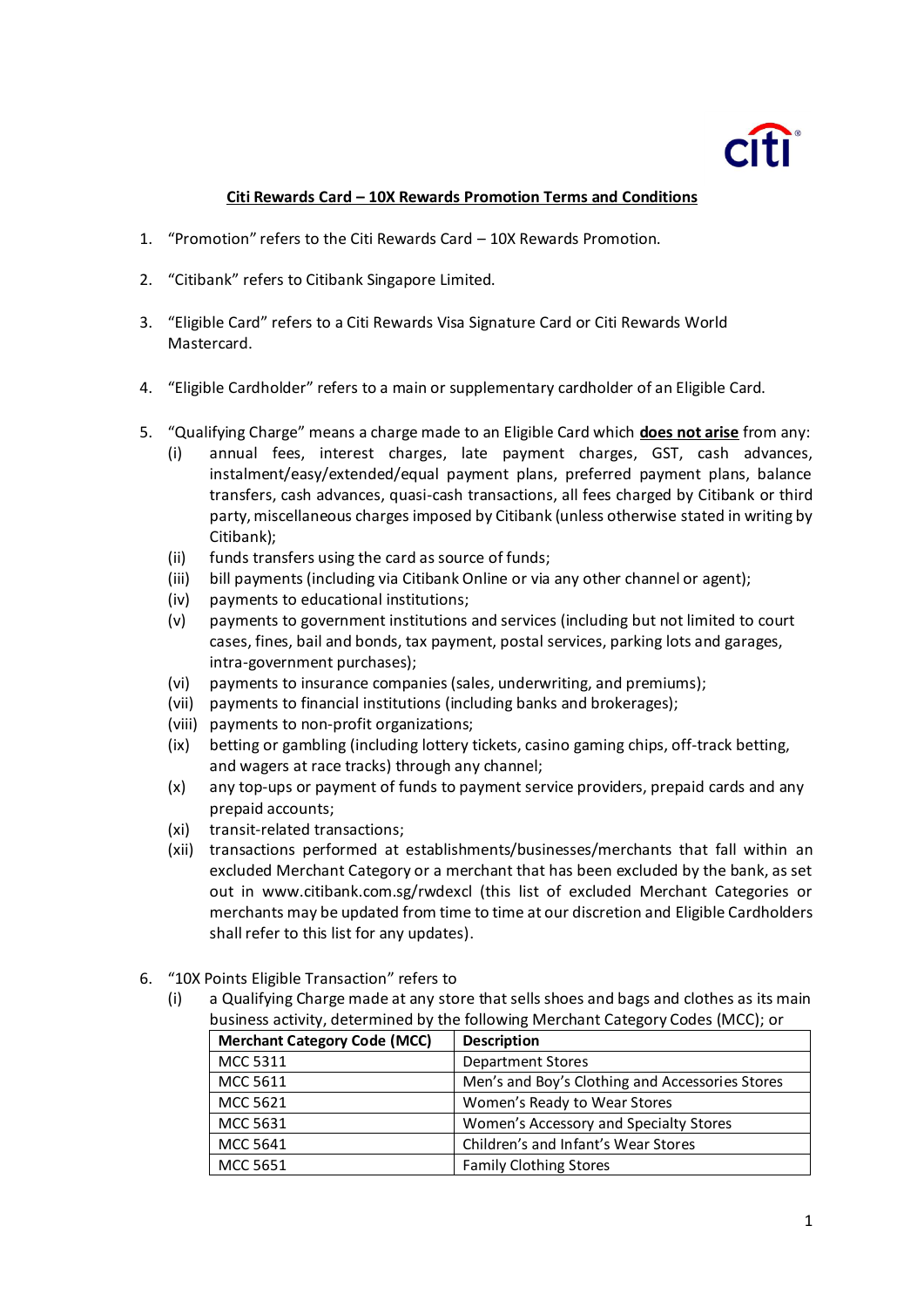| MCC 5655 | Sports and Riding Apparel Stores          |  |  |
|----------|-------------------------------------------|--|--|
| MCC 5661 | <b>Shoe Stores</b>                        |  |  |
| MCC 5691 | Men's and Women's Clothing Stores         |  |  |
| MCC 5699 | Miscellaneous Apparel and Accessory Shops |  |  |
| MCC 5948 | Luggage and Leather Goods Stores          |  |  |

(ii) a Qualifying Charge made at an online retail merchant, **excluding mobile wallet and travel-related transactions**\*. These refer to Qualifying Charges made via the internet or mobile applications, which is determined by system indicators reflecting that it is an online transaction and which are processed by the respective merchants/acquirers as an online transaction through Visa/Mastercard networks. These indicators are decided by the relevant merchant and/or their acquirer and are not determined by Citibank.

\*For clarity, travel-related transactions are determined by the following MCCs (i.e. any transactions at merchants with the following MCCs will **not** be a 10X Points Eligible Transaction):

| <b>Excluded Merchant Category</b><br>Code (MCC) | <b>Description</b>                                           |
|-------------------------------------------------|--------------------------------------------------------------|
| MCC 3000 to 3350                                | Airlines, Air Carriers                                       |
| MCC 3351 to 3500                                | Car Rental Agencies                                          |
| MCC 3501 to 3999                                | Lodging - Hotels, Motels, Resorts                            |
| MCC 4112                                        | Passenger Railways                                           |
| MCC 4411                                        | Cruise Lines                                                 |
| <b>MCC 4511</b>                                 | Airlines, Air Carriers (Not Elsewhere Classified)            |
| <b>MCC 4722</b>                                 | <b>Travel Agencies and Tour Operators</b>                    |
| MCC 5962                                        | Direct Marketing - Travel-Related Arrangement Services       |
| MCC 7011                                        | Lodging - Hotels, Motels, Resorts (Not Elsewhere Classified) |
| MCC 7512                                        | Car Rental Agencies (Not Elsewhere Classified)               |

- 7. Only card transactions made under the 10X Points Eligible Transactions as defined in clause 6 above will qualify for 10X Rewards.
- 8. A Merchant Category Code (MCC) is a four digit number assigned to a merchant/business by the merchant's acquiring bank. The acquiring bank provides the credit card payment facilities used by the merchant and it determines and applies (with respect to the account), the MCC which in its view best describes the merchant activity. Citibank does not determine the merchant's MCC.
- 9. "Points" refers to Citi ThankYou Points or ThankYou Points earned on your Citi Rewards Visa Signature Card or Citi Rewards World Mastercard.
- 10. "Points Validity Period" means a period of 60 months for Eligible Cardholders by reference to which Points are calculated, but so that the first Points Validity Period shall commence on the date when the Eligible Cardholder is entitled to participate in the Program and expire at the end of 60 months thereafter and each subsequent Points Validity Period will commence on the expiry of the previous one.
- 11. "Reward" means any goods, services, benefits, arrangements or other privileges (including, without limitation, a waiver of annual cardmembership fees or a cash rebate), as may be determined by the Bank in its reasonable discretion, which may be redeemed or obtained by the use of the Points under the Citi ThankYou Rewards Program.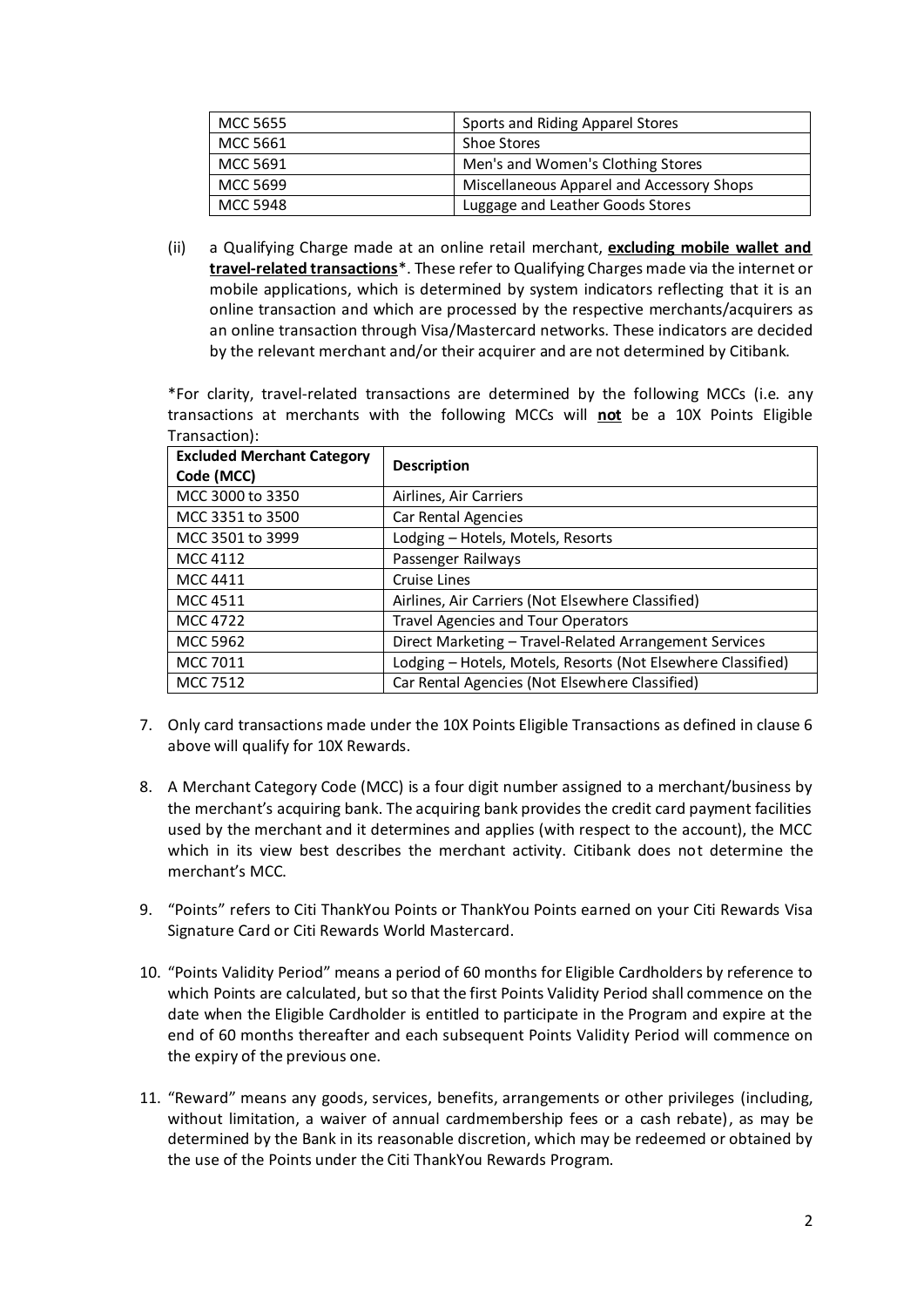- 12. Eligible Cardholders will earn 1 Base Point for every S\$1 of Qualifying Charges (which are not 10X Points Eligible Transactions) made to the Eligible Card. Points shall be calculated on the amount of each Qualifying Charge, rounded down to the nearest S\$1.
- 13. For every 10X Points Eligible Transaction charged to the Eligible Card, an Eligible Cardholder will be awarded:
	- (i) 1 Base Point for every S\$1 of a 10X Points Eligible Transaction ("Base Points"); and
	- (ii) 9 Bonus Points for every S\$1 of a 10X Points Eligible Transaction ("Bonus Points").

Points shall be calculated on the amount of each 10X Points Eligible Transaction, rounded down to the nearest S\$1. Base Points are not subject to any cap. However, Bonus Points are subject to a cap of 9,000 Bonus Points per statement month.

Illustration:

| <b>Transaction</b> | <b>Transaction</b><br>Category | <b>Points Eligible</b><br><b>Transaction</b> | <b>Transaction</b><br>Amount | <b>Base Points</b><br>Earned | <b>Bonus Points</b><br>Earned |
|--------------------|--------------------------------|----------------------------------------------|------------------------------|------------------------------|-------------------------------|
| #1                 | Department<br><b>Stores</b>    | 10X                                          | S\$800.99                    | $800 * 1 = 800$              | $800 * 9 = 7,200$             |
| #2                 | Shoe Stores                    | 10X                                          | S\$550.24                    | $550 * 1 = 550$              | $550 * 9 = 4,950$             |
|                    | Total                          |                                              |                              | 1,350                        | $9,000^{\circ}$               |

^As Bonus Points are capped at 9,000 Bonus Points per statement month, Eligible Cardholder will only be awarded a maximum of 9,000 Bonus Points even though Bonus Points for both transactions amounts to a total of 12,150.

Eligible Cardholder will be awarded a total of 10,350 Points (1,350 Base Points + 9,000 Bonus Points) for the statement month.

- 14. Points earned within a Points Validity Period must be used within that Points Validity Period and shall not be carried forward to subsequent Points Validity Periods. Any Points which are not used as at the last day of a Points Validity Period shall be available for use for a further 3 months, thereupon such unused Points shall be automatically cancelled and shall not thereafter be available for use by the Eligible Cardholder nor be reinstated.
- 15. The Points earned cannot be used to offset against the minimum payment due on the Eligible Card account. The Eligible Card account must be in good standing at the time the Points are credited.
- 16. The use and redemption of Points are subject to the Citi ThankYou Rewards Program terms and conditions which is available a[t www.citibank.com.sg/citirewards.](http://www.citibank.com.sg/citirewards)
- 17. Citibank shall not be responsible for the quality, merchantability or the fitness for any purpose or any other aspect of the products and/or services provided by third parties. Notwithstanding anything herein, Citibank shall not at any time be responsible or held liable for any loss, injury, damage or harm suffered by or in connection with the products and/or services provided by third parties.
- 18. Citibank's decision on all matters relating to the Promotion, including determination of whether a transaction is a 10X Points Eligible Transaction, will be at its discretion and will be final. Accordingly, Citibank reserves the right to reverse or cancel any Points already credited at its discretion, exercised reasonably, where there has been a wrongful crediting of Points to